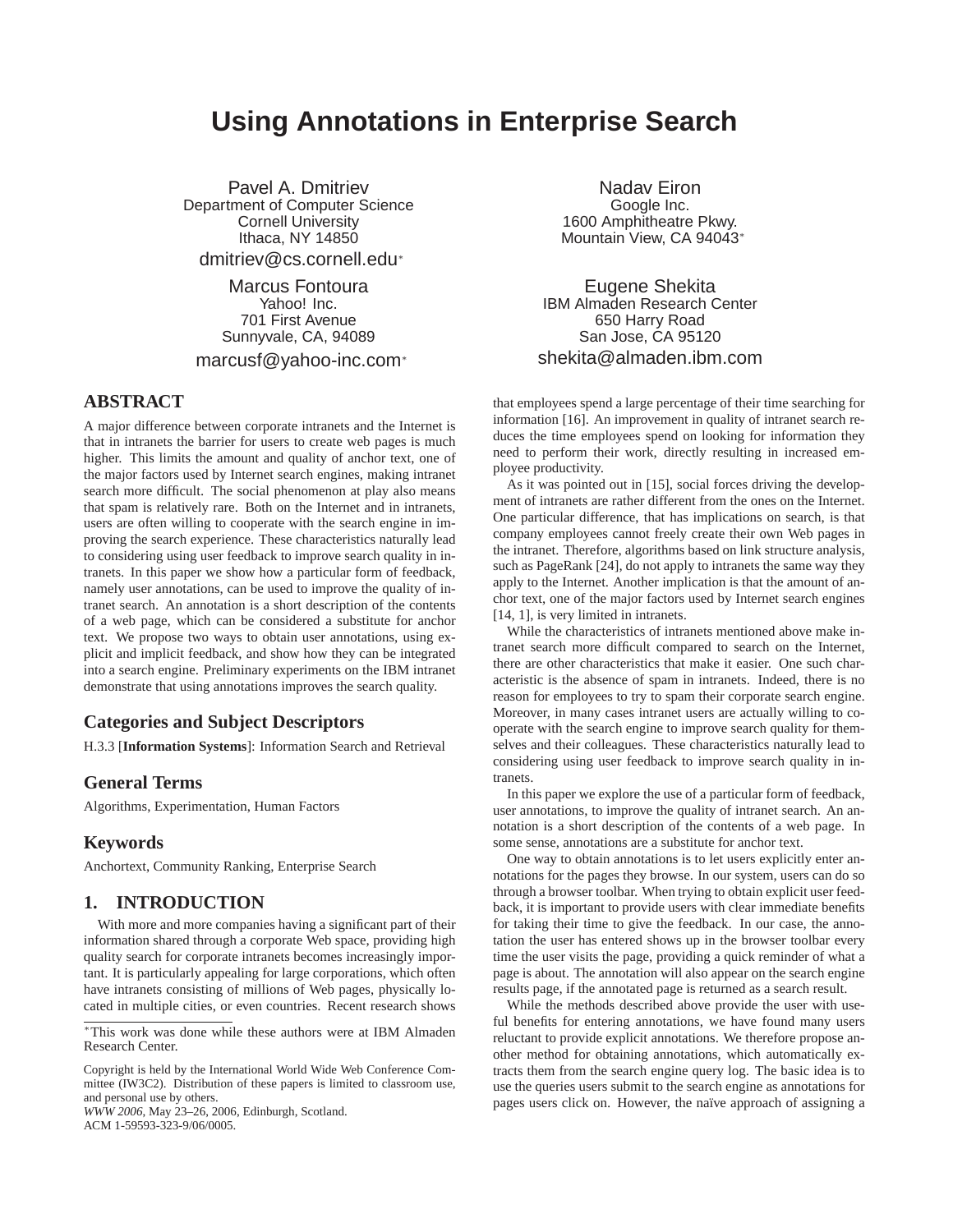

**Figure 1: The Trevi Toolbar contains two fields: a search field to search IBM intranet using Trevi, and an annotation field to submit an annotation for the page currently open in the browser.**

query as an annotation to every page the user clicks on may assign annotations to irrelevant pages. We experiment with several techniques for deciding which pages to attach an annotation to, making use of the users' click patterns and the ways they reformulate their queries.

The main contributions of this paper include:

- A description of the architecture for collecting annotations and for adding annotations to search indexes.
- Algorithms for generating implicit annotations from query logs.
- Preliminary experimental results on a real dataset from the IBM intranet, consisting of 5.5 million web pages, demonstrating that annotations help to improve search quality.

The rest of the paper is organized as follows. Section 2 briefly reviews basic Web IR concepts and terminology. Section 3 describes in detail our methods for collecting annotations. Section 4 explains how annotations are integrated into the search process. Section 5 presents experimental results. Section 6 discusses related work, and section 7 concludes the paper.

## **2. BACKGROUND**

In a Web IR system retrieval of web pages is often based on the pages' content plus the anchor text associated with them. Anchor text is the text given to links to a particular page in other pages that link to it. Anchor text can be viewed as a short summary of the content of the page authored by a person who created the link. In aggregate, anchor text from all incoming links provides an objective description of the page. Thus, it is not surprising that anchor text has been shown to be extremely helpful in Web IR [1, 14, 15].

Most Web IR systems use inverted indexes as their main data structure for full-text indexing [29]. In this paper, we assume an inverted index structure. The occurrence of a term  $t$  within a page p is called a *posting*. The set of postings associated to a term t is stored in a *posting list*. A posting has the form <*pageID, payload*>, where *pageID* is the ID of the page p and where the payload is used to store arbitrary information about each occurrence of  $t$  within  $p$ . For example, payload can be used to indicate whether the term came from the title of the page, from the regular text, or from the anchor text associated with the page. Here, we use part of the payload to indicate whether the term  $t$  came from content, anchor text, or annotation of the page and to store the offset within the document.

For a given query, a set of candidate answers (pages that match the query words) is selected, and every page is assigned a relevance score. The score for a page usually contains a query-dependent textual component, which is based on the page's similarity to the query, and a query-independent static component, which is based on the *static rank* of the page. In most Web IR systems, the textual component of the score follows an additive scoring model like *tf* × *idf* for each term, with terms of different types, e.g. title, text, anchor text, weighted differently. Here we adopt a similar model, with annotation terms weighted the same as terms from anchor text. The static component can be based on the connectivity of web pages, as in PageRank [24], or on other factors such as source, length, creation date, etc. In our system the static rank is based on the site count, i.e., the number of different sites containing pages that link to the page under consideration.

## **3. COLLECTING ANNOTATIONS**

This section describes how we collect explicit and implicit annotations from users. Though we describe these procedures in the context of the Trevi search engine for the IBM intranet [17], they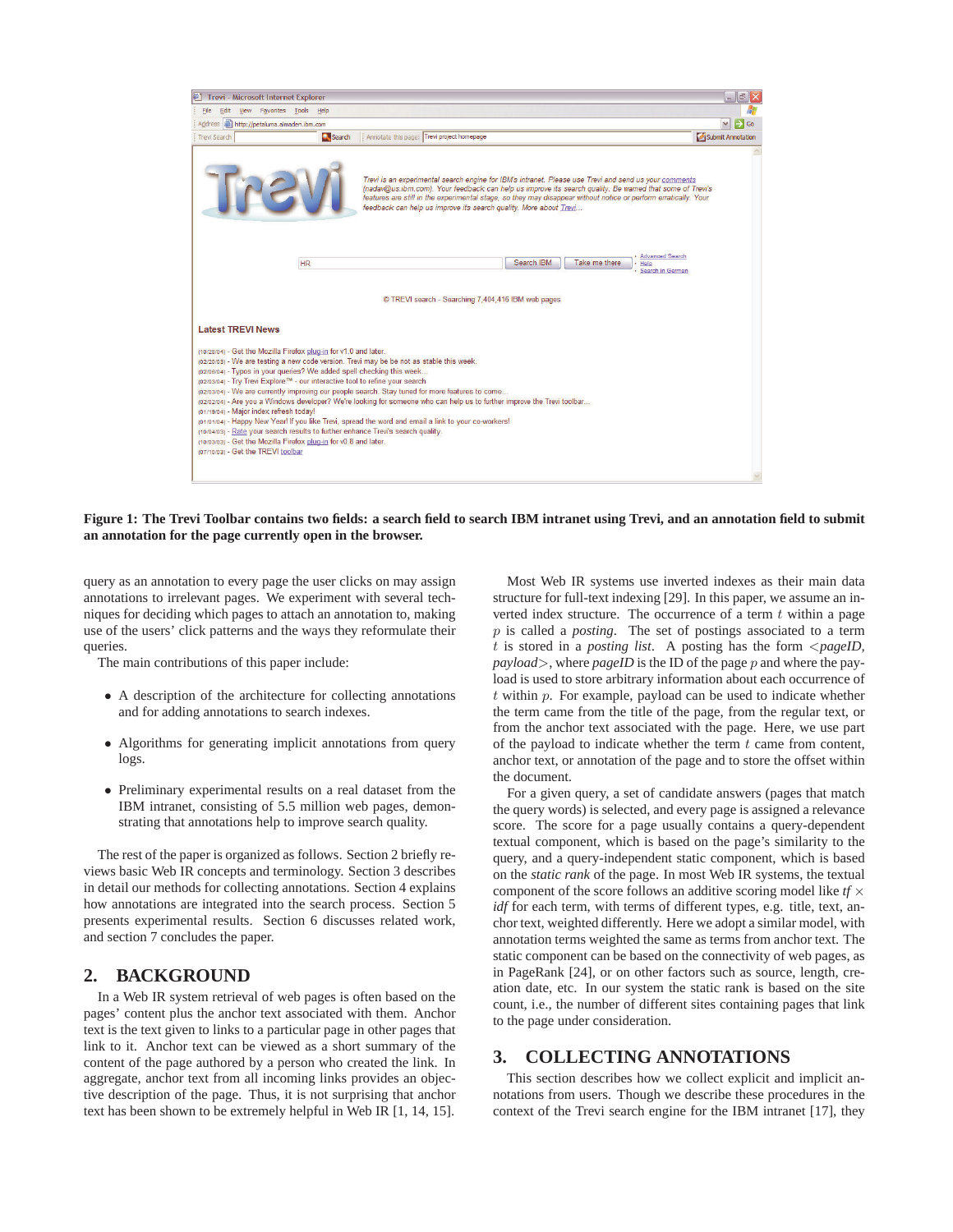can be implemented with minor modifications on top of any intranet search engine. One assumption our implementation does rely on is the identification of users. On the IBM intranet users are identified by a cookie that contains a unique user identifier. We believe this assumption is valid as similar mechanisms are widely used in other intranets as well.

#### **3.1 Explicit Annotations**

The classical approach to collecting explicit user feedback asks the user to indicate relevance of items on the search engine results page, e.g. [28]. A drawback of this approach is that, in many cases, the user needs to actually see the page to be able to provide good feedback, but after they got to the page they are unlikely to go back to the search results page just for the purpose of leaving feedback. In our system users enter annotations through a toolbar attached to the Web browser (Figure 1). Each annotation is entered for the page currently open in the browser. This allows users to submit annotations for any page, not only for the pages they discovered through search. This is a particularly promising advantage of our implementation, as annotating only pages already returned by the search engine creates a "rich get richer" phenomenon, which prevents new high quality pages from becoming highly ranked in the search engine[11]. Finally, since annotations appear in the toolbar every time the user visits the page he or she has annotated, it is easy for the user to modify or delete their annotations.

Currently, annotations in our system are private, in the sense that only the user who entered the annotation can see it displayed in the toolbar or search results. While there are no technical problems preventing us from allowing users to see and modify each other's annotations, we regarded such behavior undesirable and did not implement it.

#### **3.2 Implicit Annotations**

To obtain implicit annotations, we use Trevi's query log, which records the queries users submit, and the results they click on. Every log record also contains an associated userID, a cookie automatically assigned to every user logged into the IBM intranet (Figure 2). The basic idea is to treat the query as an annotation for pages relevant to the query. While these annotations are of lower quality than the manually entered ones, a large number of them can be collected without requiring direct user input. We propose several strategies to determine which pages are relevant to the query, i.e., which pages to attach an annotation to, based on clickthrough data associated with the query.

```
LogRecord ::= <Query> | <Click> 
Query ::= <Time>\t<QueryString>\t<UserID> 
Click ::= <Time>\t<QueryString>\t<URL>\t<UserID>
```
#### **Figure 2: Format of the Trevi log file.**

The first strategy is based on the assumption that if the user clicked on a page in the search results, they thought that this page is relevant to the query in some way. For every Click record, the strategy produces a (URL, Annotation) pair, where Annotation is the QueryString. This strategy is simple to implement, and gives a large number of annotations.

The problem with the first strategy is that, since the user only sees short snippets of page contents on the search results page, it is possible that the page they clicked on ends up not being relevant to the query. In this case, the strategy will attach the annotation to an irrelevant page.

Typically, after clicking on an irrelevant link on a search engine results page, the user goes back to the results page and clicks on another page. Our second strategy accounts for this type of behavior, and is based on the notion of a session. A session is a timeordered sequence of clicks on search results that the user makes for a given query. We can extract session data from the query log based on UserIDs. Our second strategy only produces a (URL, Annotation) pair for a click record which is the last record in a session. Annotation is still the QueryString.

The two other strategies we propose try to take into account the fact that users often reformulate their original query. The strategies are based on the notion of a query chain [25]. A query chain is a time-ordered sequence of queries, executed over a short period of time. The assumption behind using query chains is that all subsequent queries in the chain are actually refinements of the original query.

The third and the fourth strategies for extracting implicit annotations are similar to the previous two, except that they use query chains instead of individual queries. We extract query chains from the log file based on the time stamps of the log records. The third strategy, similarly to the first one, produces a (URL, Annotation) pair for every click record, but Annotation now is the concatenation of all QueryStrings from the corresponding query chain. Finally, the fourth strategy produces a (URL, Annotation) pair for a click record which is the last record in the last session in a query chain, and Annotation is, again, the concatenation of QueryStrings from the corresponding query chain.

Recent work has demonstrated that the naïve strategy of regarding every clicked page as relevant to the query (our first strategy) produces biased results, due to the fact that the users are more likely to click on the higher ranked pages irrespective of their relevance [21]. Our hope is that the session-based strategies will help to eliminate this bias. However, these strategies produce significantly smaller amounts of data comparing to the original strategy. Using query chains helps to increase the amount of data, by increasing the size of the annotation data added to a page.

## **3.3 The Value of Annotations**

Annotations, both explicit and implicit, have the potential to influence retrieval and ranking in many ways. One particular instance in which annotations are helpful is in enriching the language used to describe a concept. Like anchor text, annotations let users use their own words to describe a concept that the annotated page talks about. Users' vocabulary may be radically different in some cases than the one used by authors. This dichotomy in vocabulary is particularly prevalent in intranets, where corporate policy dictate that certain terms be avoided in official documents or web pages. We expect that the similarity between anchor text vocabulary and query vocabulary [14] will also be present in annotations. This is obviously the case for our method of collecting implicit annotations, as those annotations are just old queries.

As an example, the United States Federal Government went through a restructuring lately that changed the name of the agency that is responsible for immigration from "Immigration and Naturalization Service", or INS, to "Unites States Citizenship and Immigration Services", or  $USCIS<sup>1</sup>$ . While all formal web pages describing government immigration-related activities no longer mention the words "INS", users might still search by the old, and better known, name of the agency. We can therefore expect that annotations will also use these terms. This is true even of implicit annotations, as many search engines do not force all terms to be present in a search

<sup>&</sup>lt;sup>1</sup>While this example does not directly applies to most intranets, similar examples are common in many large intranets.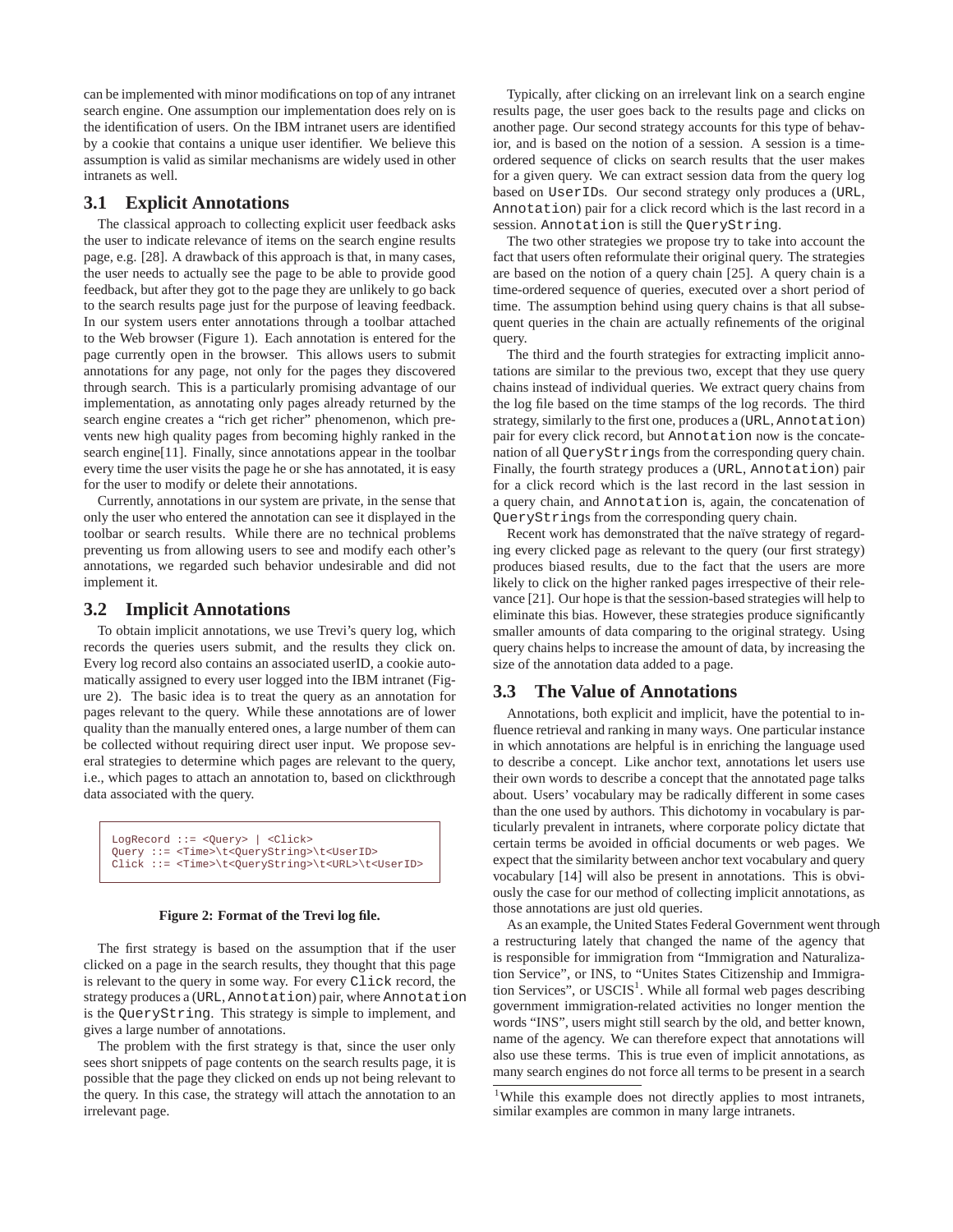

**Figure 3: Flow of annotations through the system.**

result. Thus, someone searching for "INS H1-B visa policies" may actually find a USCIS page talking about the subject. An implicit annotation of such a page will still be able to add the term "INS" to that page, improving its ranking for users using the older terms in future queries, or in queries where the term "INS" is required to appear.

# **4. USING ANNOTATIONS IN INTRANET SEARCH**

In order for annotations to be integrated into the search process, they must be included in the search engine index. One way to achieve this is to augment the content of pages with annotations collected for these pages [22]. However, this does not take into account the fact that annotations have different semantics. Being concise descriptions of content, annotations should be treated as meta-data, rather than content. From this point of view, they are similar to anchor text [14]. Thus, we decided to use annotations in a similar way to how anchor text is used in our system.

The flow of annotations through the system is illustrated in Figure 3. After submitted by the user, explicit annotations are stored in a database. This database is used to display annotations back to the user in the toolbar and search results. Periodically (currently once a day), annotations are exported into an annotation store – a special format document repository used by our indexing system [17]. The annotation store is combined with the content store and anchor text store to produce a new index. This is done by sequentially scanning these three stores in batch mode and using a disk-based sort merge algorithm for building the index [17]. Once the new index is ready, it is substituted for the old one.

The index build algorithm takes the pages from the stores as input and produces the inverted index, which is basically a collection of posting lists, one list for each token that appears in the corpus. To reduce storage and I/O costs, posting lists are compressed using a simple variable-byte scheme based on computing the deltas between positions.

As the stores are scanned, tokens from each page are streamed into a sort, which is used to create the posting lists. The primary sort key is on token, the secondary sort key is on the pageID, and the tertiary sort key is on offset within a document. By sorting on this compound key, token occurrences are effectively grouped into ordered posting lists.

Since we use an optimized fixed-width radix sort [12, 26], we hash the variable length tokens to produce a 64-bit token hash. Therefore our sort key has the form *(tokenID, pageID, section/offset)*, where tokenID is a 64-bit hash value, pageID is 32 bits, and section/offset within a document is 32 bits. The encoding of the sort key is illustrated in Figure 4. In the posting list data structure the section/offset is stored in the payload for each posting entry.

As shown in Figure 4, we use two bits to denote the section of a document. This is so a given document can be streamed into the sort in different sections. To index anchor text and annotation tokens, the anchor and annotation stores are scanned and streamed into the sort after the content store is scanned. The section bits are used to indicate whether a token is for content, anchor text, or annotation. Consequently, after sorting, the anchor text tokens for a page  $P$  follow the content tokens for  $P$ , and the annotations tokens follow the anchor text.



**Figure 4: Sort key used to sort content, anchor text, and annotation tokens**

Within each page P, tokens are streamed into the sort in the order in which they appear in  $P$ , that is, in offset order. Taking advantage of the fact that radix sort is stable, this allows us to use a 96-bit sort key that excludes offset, rather than sorting on the full 128-bit key.

Currently, for retrieval and ranking purposes annotations are treated as if they were anchor text. However, one can imagine a ranking function that would treat annotations and anchor text differently. Experimenting in this direction is one of the areas for our future work.

The process for including implicit annotations is similar, except that the annotation store is built from search engine log files instead of the database.

## **5. EXPERIMENTAL RESULTS**

In this section we present experimental results for search with explicit and implicit annotations. We implemented our approaches on the Trevi search engine for the IBM intranet, currently searching more than 5.5 million pages.

The explicit annotations dataset consists of 67 pages, annotated with a total of 158 annotations by users at IBM Almaden Research Center over a period of two weeks during summer 2005. Out of the 67 annotated pages, 14 were contained in the Trevi index. The implicit annotations dataset consists of annotations extracted from Trevi log files for a period of approximately 3 months. The number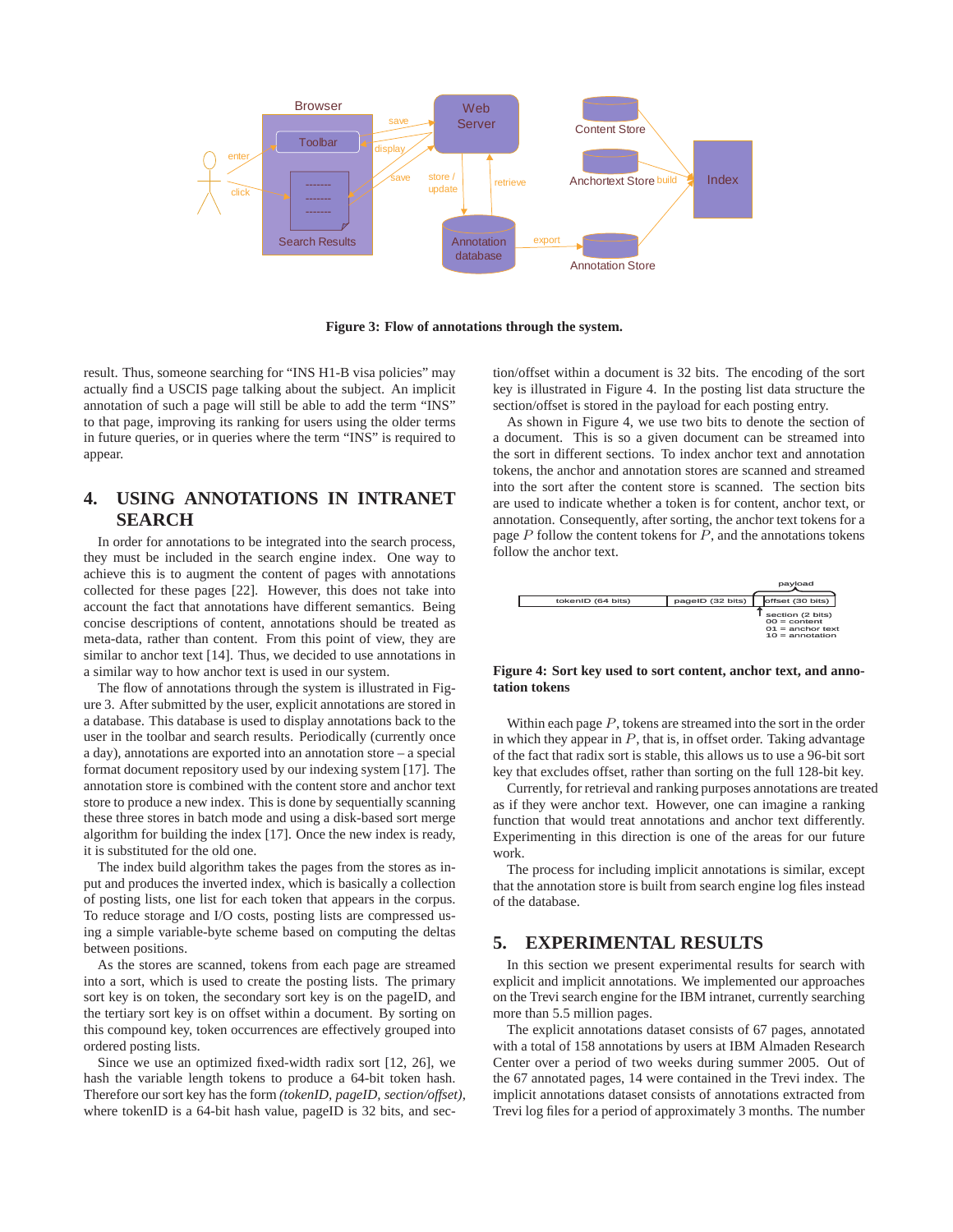| <b>Annotation</b>                      | <b>Annotated Page</b>                                 |  |  |
|----------------------------------------|-------------------------------------------------------|--|--|
| change IBM passwords                   | Page about changing various passwords in IBM intranet |  |  |
| stockholder account access             | Login page for IBM stock holders                      |  |  |
| download page for Cloudscape and Derby | Page with a link to Derby download                    |  |  |
| <b>ESPP</b> home                       | Details on Employee Stock Purchase Plan               |  |  |
| <b>EAMT</b> home                       | <b>Enterprise Asset Management homepage</b>           |  |  |
| PMR site                               | Problem Management Record homepage                    |  |  |
| coolest page ever                      | Homepage of an IBM employee                           |  |  |
| most hard-working intern               | an intern's personal information page                 |  |  |
| good mentor                            | an employee's personal information page               |  |  |

**Table 1: Examples of Annotations**

of annotated pages is 12433 for the first and the third strategies, 8563 for the second strategy, and 4126 for the fourth strategy.

Given the small number of explicit annotations we were able to collect, relative to the size of the dataset (5.5 million pages), the results presented below can only be viewed as very preliminary. Nevertheless, we observed several interesting characteristics of annotations, which highlight their usefulness in enterprise search.

## **5.1 Types of Annotations**

Table 1 shows examples of explicit annotations. The most typical type of annotations were concise descriptions of what a page is about, such as the first set of annotations in Table 1. While these annotations do not usually introduce new words into the description of a page, in many cases they are still able to increase the rank of the page for relevant queries. Consider, for example, the annotation "download page for Cloudscape and Derby", attached to a page with the link to Derby download. Cloudscape is a popular IBM Java RDBMS, which was recently renamed Derby and released under an open source license. Cloudscape has been integrated in many IBM products, which resulted in frequent co-occurence of the "download" and "Cloudscape" on the same page. The renaming also led to replacement of Cloudscape with Derby on some of the pages. As a result, neither of the queries "download Cloudscape" or "download Derby" return the correct page with a high rank. However, with the above annotation added to the index, the page is ranked much higher for both queries, because the keywords occur close to each other in the annotation, and Trevi's ranking function takes this into account.

Another common type of annotations were abbreviations (the second set in Table 1). At IBM, like at any other big company, everything is given a formal sounding, long name. Thus, employees often come up with abbreviations for such names. These abbreviations, widely used in spoken language, are not always mentioned in the content of the web pages describing the corresponding entities. We observed that entering an abbreviation as an annotation for a page describing a program or a service was a very common type of annotations. Such annotations are extremely useful for search, since they augment the page with a keyword that people frequently use to refer to the page, but which is not mentioned in its content.

The third type of annotations reflect an opinion of a person regarding the content of the web page. The last set of annotations in Table 1 gives examples of such annotations. While a few annotations of this type that we have in our dataset do not convey any serious meaning, such annotations have a potential to collect opinions of people regarding services or other people, which employees do not have an opportunity to express otherwise. One can imagine, for example, that a query like "best physical training class at Almaden" will indeed return as the first hit a page describing the most popular physical training program offered to IBM Almaden employees, because many people have annotated this page with the keyword "best".

# **5.2 Impact on Search Quality**

To evaluate the impact of annotations on search quality we generated 158 test queries by taking explicit annotations to be the queries, and the annotated pages to be the correct answers. We used performance of the search engine without annotations as a baseline for our experiments. Table 2 shows the performance of explicit and implicit annotations in terms of the percentage of queries for which the correct answer was returned in the top 10 results.

| <b>Baseline</b> | $F_A$                         | $\vert$ TA 1 $\vert$ TA 2 $\vert$ TA 3 $\vert$ TA 4 |  |          |
|-----------------|-------------------------------|-----------------------------------------------------|--|----------|
|                 | $13.9\%$   8.9%   8.9%   9.5% |                                                     |  | $ 9.5\%$ |

#### **Table 2: Summary of the results measured by the percentage of queries for which the correct answer was returned in the top 10. EA = Explicit Annotations, IA = Implicit Annotations.**

Adding explicit annotations to the index results in statistically significant at 95% level improvement over the baseline. This is expected, given the nice properties of annotations mentioned above. However, even with explicit annotations the results are rather low. One reason for that is that many of the annotations were attached to dynamically generated pages, which are not indexed by the search engine. As mentioned above, only 14 pages out of 67 annotated pages were actually in the index.

Implicit annotations, on the other hand, did not show any significant improvement over the baseline. There was also little difference among the different implicit annotation strategies. A closer investigation showed that there was little overlap between the pages that received implicit annotations, and the ones that were annotated explicitly. We suspect that, since the users knew that the primary goal of annotations is to improve search quality, they mostly tried to enter explicit annotations for pages they could not find using Trevi. We conclude that a different experimentation approach is needed to evaluate the true value of implicit annotations, and the differences among the four annotation strategies.

# **6. RELATED WORK**

There are three categories of work related to this paper: enterprise search, page annotations on the Web, and improving search quality using user feedback. We discuss each of these categories in subsequent sections.

## **6.1 Enterprise Search**

While there are many companies that offer enterprise search solutions [2, 3, 5, 7], there is surprisingly little work in this area in the research community.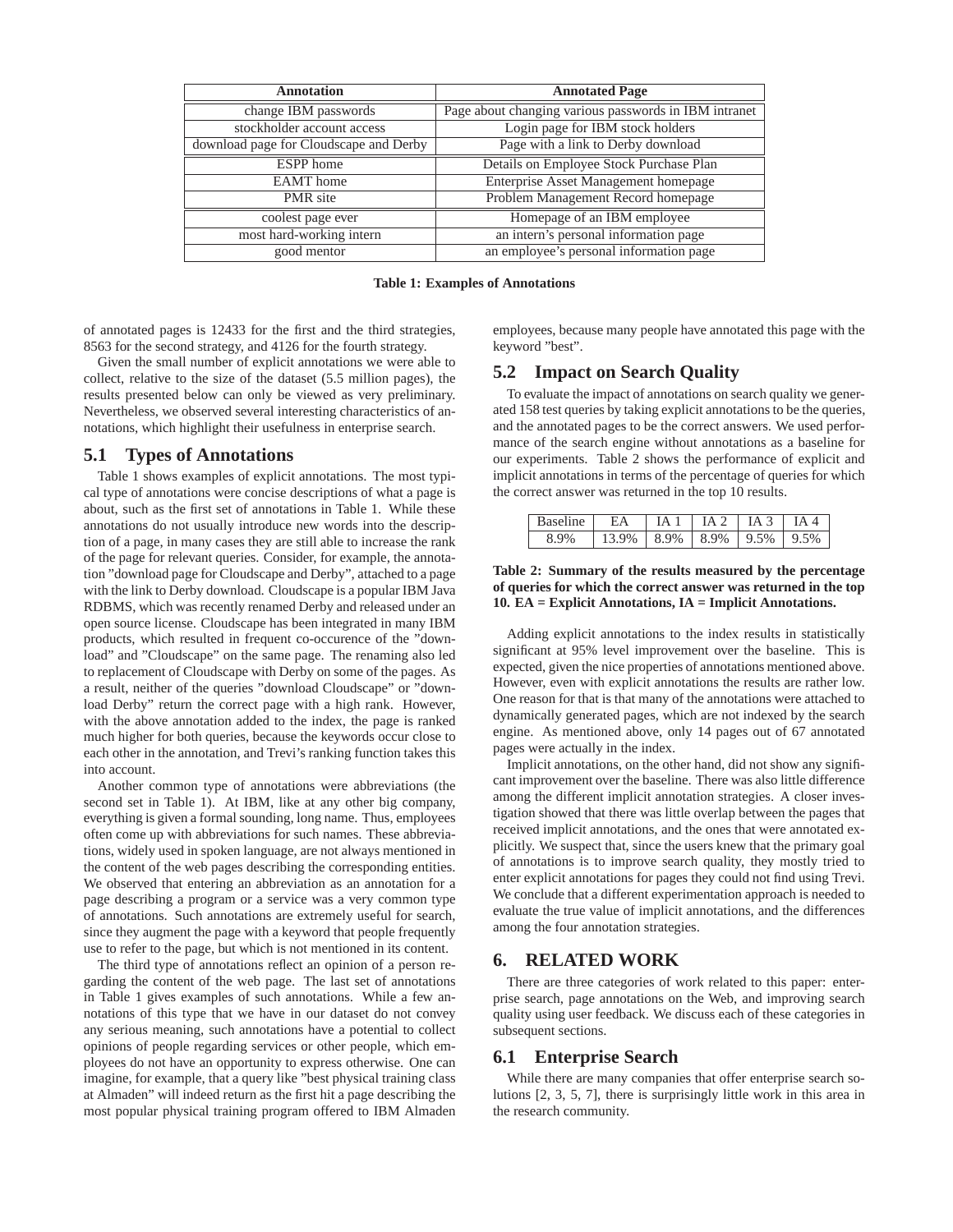In a recent paper [18], David Hawking enumerates the challenges in enterprise search. Since enterprise search engines deal with a a variety of information sources, such as databases, content management systems, e-mail, etc., one of the key challenges is finding effective ways for ranking results from such heterogeneous collections. While it is definitely possible to modify an off-the-shelf enterprise search engine to use the ranking function suitable for a particular company, finding such ranking function is a challenging and time consuming task, specific to the company the search engine is being deployed in. Our method of using user feedback is one way to tune the ranking to a particular company, which does not require modifying the search engine and does not depend on the specifics of the company's intranet.

The problem of enterprise search is also addressed in [15]. The authors use rank aggregation to evaluate the effects of different factors on ranking of search results. One particular finding they report is that anchor text was by far the most important ranking factor. Since the semantics of our annotations is very similar to that of anchor text, it is not surprising that they lead to significant improvement in search quality.

While commercial products are likely to use some forms of explicit or implicit user feedback, to our knowledge this paper is the first research effort to study impact of different forms of feedback on the quality of enterprise search.

#### **6.2 Annotations on the Web**

The idea of capturing and sharing notes people make on documents in an automatic fashion can be traced back to Memex system [10]. It is thus not surprising that annotations on the Web have long been used to provide users with a way to store a description or an opinion of a web page for the user's future reference, to facilitate information filtering and categorization, and to support collaboration among other tasks [6, 13, 27]. Annotating capabilities were even included in early versions of the Mosaic browser [4]. In [23] a browser toolbar was used to collect and display annotations, which is similar to our approach to working with explicit annotations.

Our system is different from the above systems in that we integrate annotations into the search process. Recently, support for using annotations in search was implemented in the Yahoo! My-Web 2.0 system [8]. In this system annotations are used in a web community environment, where users can choose to share annotations, as well as other data with their friends, allowing them to search through that data. While the idea of [8] is similar to ours, the way annotations are integrated into the search process seems to be different. Since [8] is a commercial system, lack of knowledge of their algorithms does not allow us to perform a thorough comparison of their system to ours.

Another difference of our system is that, in addition to using explicit annotations, we also derive annotations implicitly from users' behavior. It remains an area for future research to see whether implicitly derived annotations can be used instead of explicit annotations in the tasks mentioned above.

## **6.3 User Feedback in Web Search**

User feedback used in web search can be classified into two categories according to how the feedback is collected. Explicit feedback approach requires direct participation from the user to indicate the relevance of search results, or provide comments on the results [9, 20]. Implicit feedback approaches try to infer feedback data from users' behavior, liberating them from the burden of providing feedback explicitly [19, 22].

While the explicit feedback approach produces higher quality data, it is difficult to collect large amounts of it. Most of the research, therefore, concentrated on using implicit feedback, typically clickthrough data obtained from search engine log files [19, 22]. The idea is to interpret user clicks on pages form the search results as relevance judgments. Two kinds of judgments that can be inferred from clickthrough data are absolute and relative judgments.

Absolute judgments interpret a click as an indication of relevance of the page to the query [9, 22]. Relative judgments, in its simplest form, consider pairs of pages in search results, and assume that if the user clicked on one page in the pair, and did not click on the other, then the former page is more relevant to the query than the latter one [19]. In [25] the notion of query chains was introduced, and used to infer relative relevance judgments. In our work, we adopt their definition of query chains, but apply it to infer absolute feedback.

Recent work on evaluating various strategies of interpreting clickthrough data found that interpreting clicks as absolute relevance judgments (assuming every page the user clicked on is relevant to the query) produces results biased towards higher ranked pages, and is influenced by the overall quality of the search engine [21]. At the same time, [22] demonstrated an improvement in search results using such judgments. In our preliminary experiments we observed a small improvement in search quality from using implicit absolute feedback. We did not observe a significant difference among different strategies for the feedback. More experiments are needed to see whether session and query-chain based strategies help to eliminate the bias and produce better results.

## **7. CONCLUSION**

In this paper we showed how user annotations can be used to improve the search quality in intranets. In addition to collecting annotations directly from the users through a browser toolbar, we proposed several strategies for obtaining implicit annotations from search engine query logs. We showed how annotations can be integrated into a search engine index, and used during the search. Preliminary experiments on the IBM intranet demonstrated that annotations can help to improve the search quality.

There are several directions in which this work can be extended. First, our method for extracting query chains is based purely on time between queries. Other factors, such as similarity between queries and the results could potentially lead to more accurate query chain extraction. Second, while using annotations for ranking in the same way as anchor text produces good results, more research is needed to see whether further improvement is possible if annotations are used for ranking in a different way. Third, it is possible that our implicit annotations strategies attach a query as an annotation to an irrelevant page. An approach to detect such cases may rely on the use of existing explicit and implicit annotations for this page. Forth, with time the amount of annotation data for a page may actually exceed the amount of page content and anchor text. Thus, there is a need to balance the amounts of content, anchor text, explicit annotation, and implicit annotation data we want to use for ranking. Finally, with the page's content changing over time, some annotations may become obsolete. One way to deal with this problem is to introduce the concept of age into the annotation framework, with older annotations having less influence on the ranking.

## **8. ACKNOWLEDGEMENTS**

The authors would like to thank reviewers of this article for their insightful comments and suggestions.